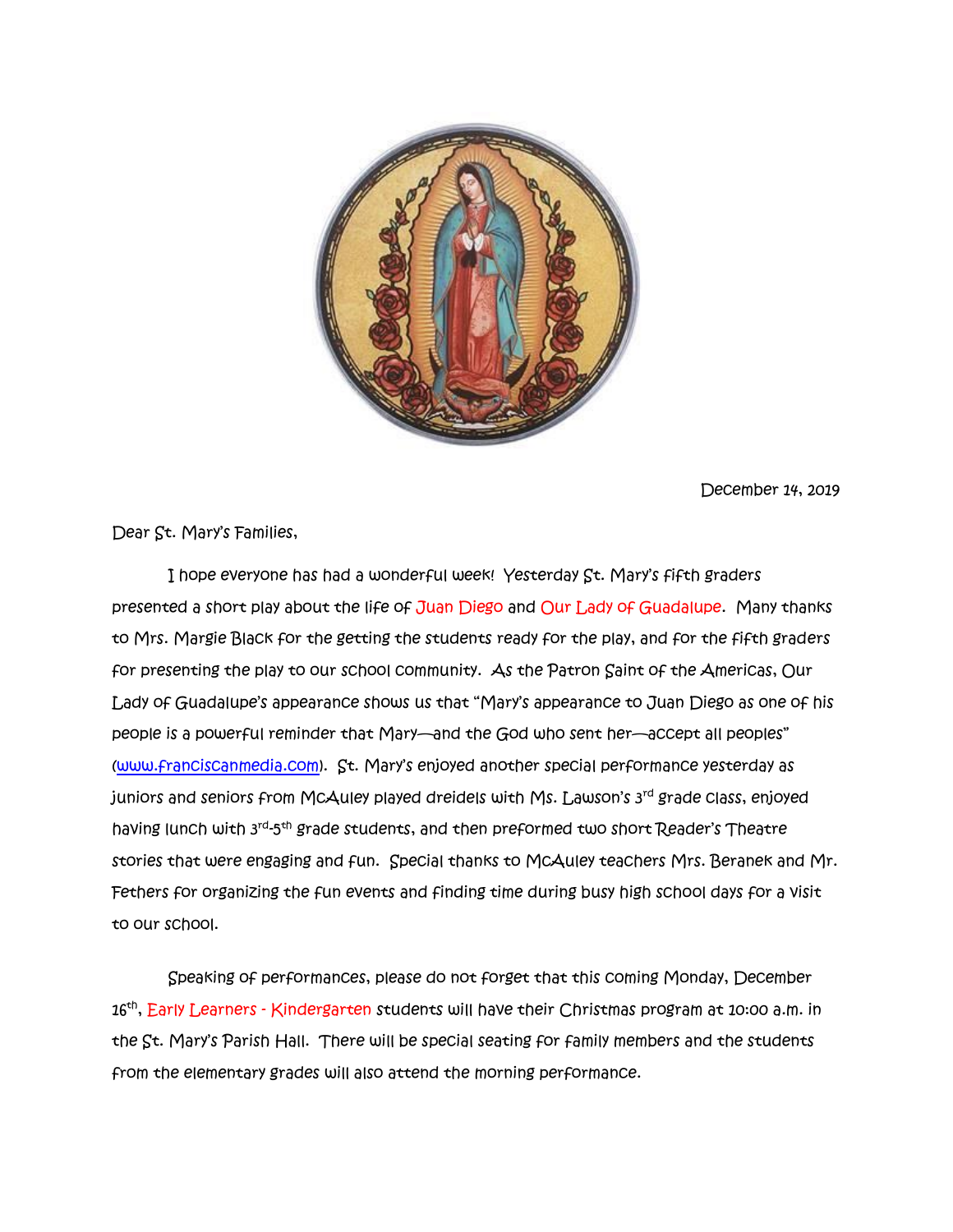St. Mary's High School Youth Group will be serving breakfast this Sunday morning from 8:30-10:15am in the St. Mary's Parish Center. Scrambled eggs, sausage, biscuits and gravy, breakfast burritos, fruit, coffee, juice and milk will be available. We also expect a special visitor—SANTA and one of his elves will be there! You can have a picture taken with Santa, and we will email it to you so that you have can make as many copies and enlargements as you wish! Donations are accepted for breakfast and pictures.

Thank you to everyone who donated Jell-O/gelatin for the Newton Co. Food Basket Brigade! We had several donations come in on Friday. We even had a few cases come in the mail from places as far away as Indianapolis and Las Vegas, bringing our final count to just under ONE THOUSAND boxes!! Thank you so very much for your generosity and willingness to help those in need!

We have received word that St. Mary's played a part in setting a new Guinness World Record by participating in the Stack-Up Event on November  $14^{th}$ ! Our students in Kindergarten-5 th grade were among the 638,000+ people who were also stacking cups on that day! It's not every day that you break one world record and set another—way to go, St. Mary's!!

Next Thursday, December 19<sup>th</sup> is Free Dress Day and Ugly Sweater Day at St. Mary's! Students and Faculty may wear either free dress clothes and/or a festive Christmas shirt or sweater help celebrate the holiday season.

Friday, December 20<sup>th</sup> is an early out day with school dismissing at 11:00 a.m. There will be no after-school care or afternoon bus service on this day. Our school community will celebrate Friday Mass at 8:30 a.m. and gather in the Commons for Christmas caroling afterwards. Classroom Christmas parties begin at 10:00 a.m. There are Christmas party sign-up sheets on many of the bulletin boards next to classrooms, so please take a peak to sign up to bring treats, needed supplies, and/or lend a helping hand. Classroom parties are always more fun when lots of parents can attend to enjoy the day as well!

Thank you and take care,

Joanne Lown